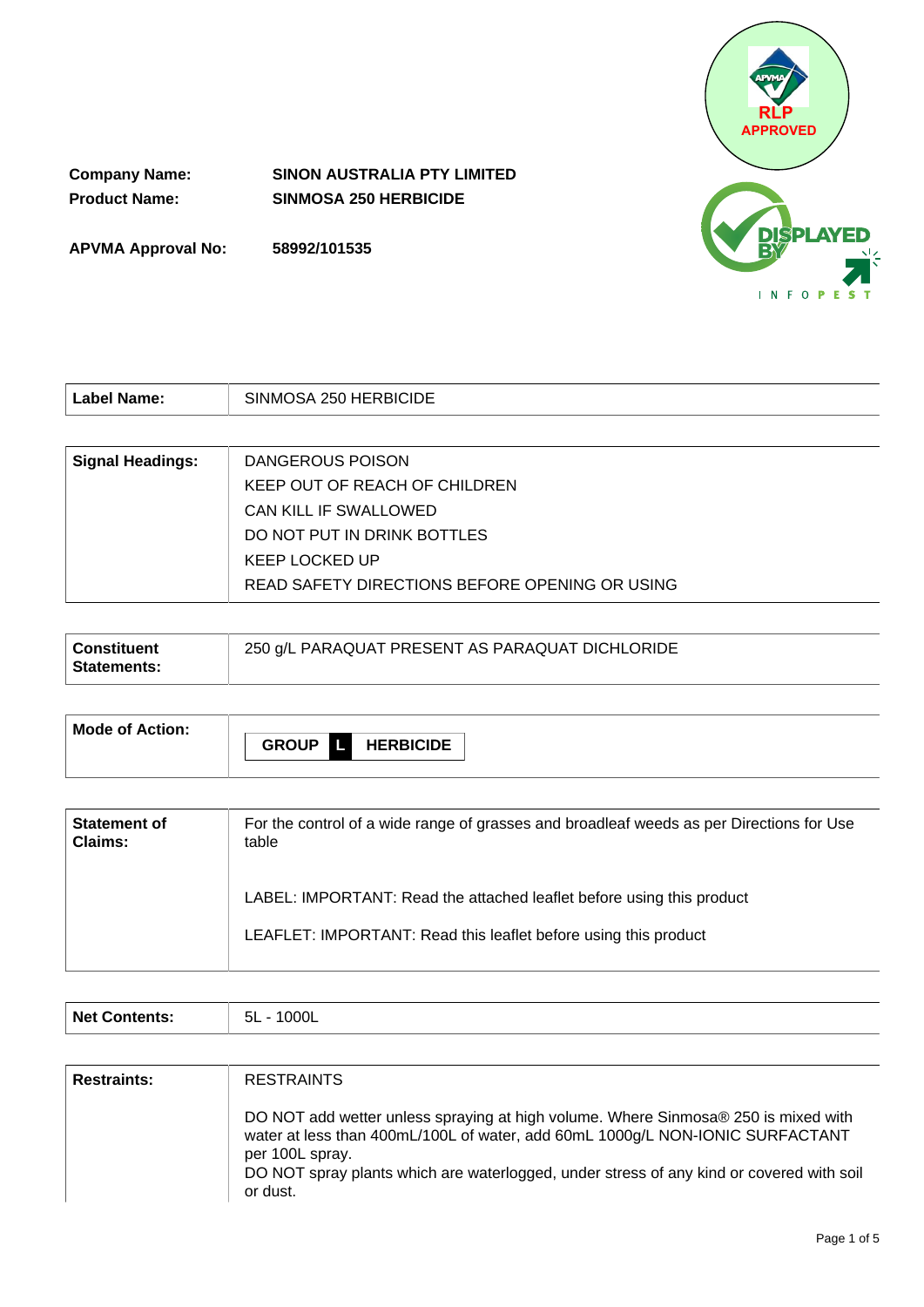| DO NOT spray plants covered with heavy dew, but rain following spraying will not affect<br>results.<br>DO NOT sow or cultivate for 1 hour after spraying, but operations should commence within<br>7 days.<br>For ground application only – do not use through aircraft, misting machines or hand-held<br>ultra low volume controlled droplet applications (CDA units). |  |
|-------------------------------------------------------------------------------------------------------------------------------------------------------------------------------------------------------------------------------------------------------------------------------------------------------------------------------------------------------------------------|--|
|-------------------------------------------------------------------------------------------------------------------------------------------------------------------------------------------------------------------------------------------------------------------------------------------------------------------------------------------------------------------------|--|

| ∣ Directions for Use: ⊺ | This section contains file attachment. |                                                                                  |  |
|-------------------------|----------------------------------------|----------------------------------------------------------------------------------|--|
|                         |                                        | File Name: DIRECTIONS FOR USE SINMOSA 250 .docx<br><b>File Size:</b> 31408 bytes |  |

| <b>Other Limitations:</b> | FOR USE ONLY AS AN AGRICULTURAL AND HORTICULTURAL HERBICIDE. DO NOT<br>USE THIS PRODUCT IN THE HOME GARDEN. |
|---------------------------|-------------------------------------------------------------------------------------------------------------|
|                           | PLEASE NOTE EXTRA WETTER REQUIREMENTS FOR HIGH VOLUME SPRAYING                                              |

| Withholidng<br><b>Periods:</b> | WITHHOLDING PERIOD - DO NOT GRAZE OR CUT SPRAYED VEGETATION FOR<br>STOCK FOOD FOR AT LEAST 1 DAY, OR GRAZE HORSES FOR 7 DAYS AFTER<br>APPLICATION. |
|--------------------------------|----------------------------------------------------------------------------------------------------------------------------------------------------|
|                                | REMOVE STOCK FROM TREATED AREAS 3 DAYS BEFORE SLAUGHTER.                                                                                           |
|                                | CHICKPEAS, FABA BEANS, FIELD PEAS, LENTILS, LUPINS AND VETCH - DO NOT<br>HARVEST FOR 7 DAYS AFTER APPLICATION.                                     |

| <b>Trade Advice:</b> |  |  |
|----------------------|--|--|
|----------------------|--|--|

| General<br>Instructions: | <b>GENERAL INSTRUCTIONS</b><br>This product kills annual grasses and most annual broadleaf weeds (excluding capeweed)<br>in specific situations and should not be used for any other purpose. Quickly kills green<br>plant tissue on contact. Is immediately inactivated in the soil. At spraying, weeds should<br>be growing vigorously and must not be covered with soil or heavy dew. The principle of<br>selective weed control with this product is that annual weeds are killed, but perennial<br>plants and clovers recover after an initial scorch. The control of annual weeds by spraying<br>with this product will allow the desirable perennial species to thicken up at the expense of<br>the weeds. Moisture and fertility should not be limiting at spraying and the proportion of<br>desirable species must be great enough for them to fill in the areas previously occupied by<br>weeds. Long-term weed control can be obtained following the quick knockdown given by<br>this product if it is combined with soil residual chemicals. |
|--------------------------|----------------------------------------------------------------------------------------------------------------------------------------------------------------------------------------------------------------------------------------------------------------------------------------------------------------------------------------------------------------------------------------------------------------------------------------------------------------------------------------------------------------------------------------------------------------------------------------------------------------------------------------------------------------------------------------------------------------------------------------------------------------------------------------------------------------------------------------------------------------------------------------------------------------------------------------------------------------------------------------------------------------------------------------------------------|
|                          | 1 Do not use hand-held, ultra low volume controlled droplet applicators (CDA units),<br>boomless jets or misting machines.                                                                                                                                                                                                                                                                                                                                                                                                                                                                                                                                                                                                                                                                                                                                                                                                                                                                                                                               |
|                          | 2 Mixing<br>Add the required quantity of product to water in the spray tank and agitate to give even<br>mixing. Agitate again if left standing.                                                                                                                                                                                                                                                                                                                                                                                                                                                                                                                                                                                                                                                                                                                                                                                                                                                                                                          |
|                          | 3 Wetting Agent<br>This product contains a wetting agent and additional wetter is not required unless high<br>volume spraying results in excessive dilution of the wetter content. This will occur when<br>product rates fall below 400mL per 100L of spray. Under such circumstances, wetter<br>should be added at the rate of 60mL of 1000g/L NON-IONIC SURFACTANT per 100L of<br>spray mix. Where Fat Hen or Portulaca are present in orchard or vineyard situations, extra                                                                                                                                                                                                                                                                                                                                                                                                                                                                                                                                                                           |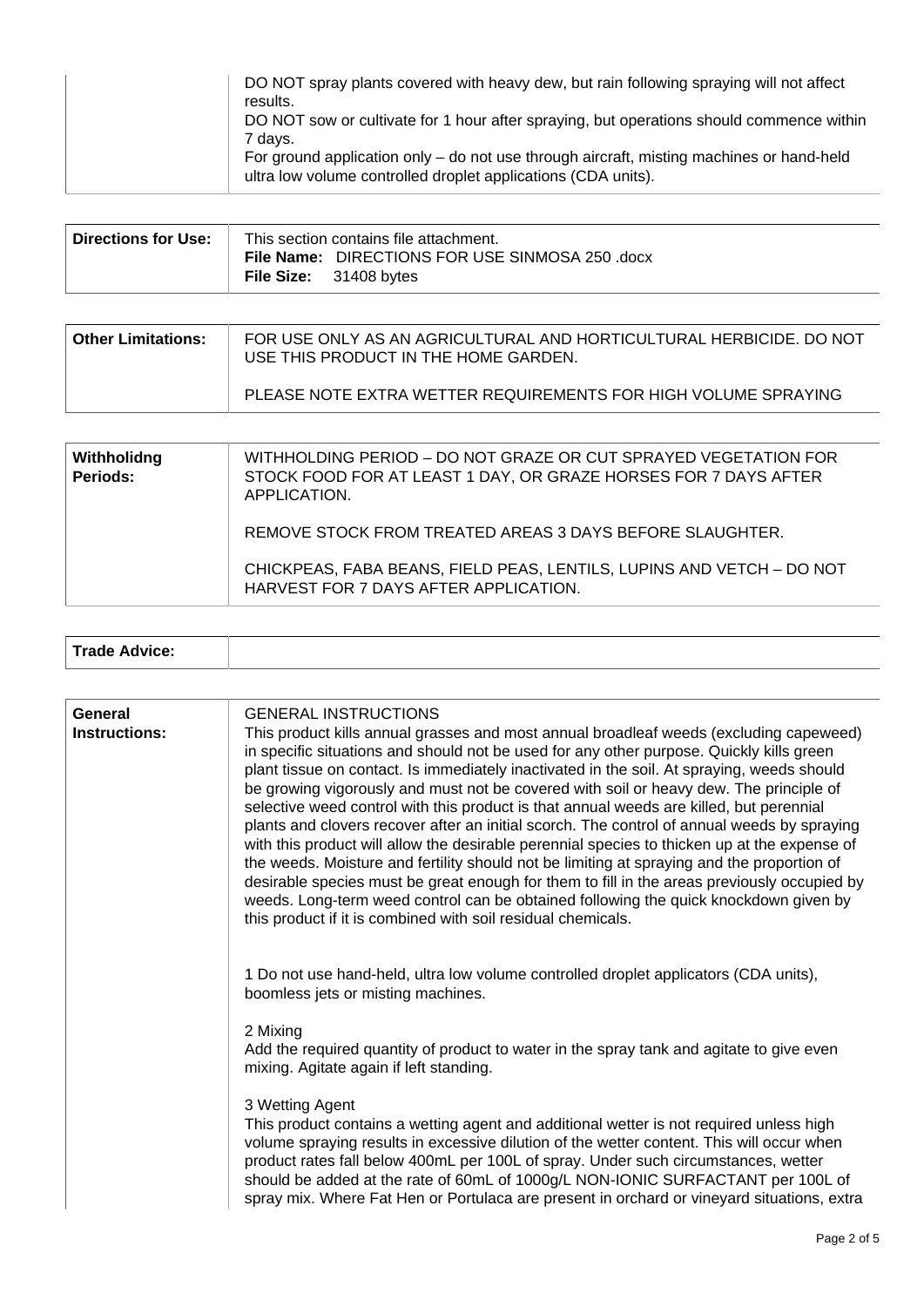wetter should be used when this product ratio is less than 800mL per 100L. Add wetter at double the above recommendations. Do not use alkaline or anionic wetting agents.

# 4 Clean Water

Mix this product with clean water only. Water should be clean and free from clay, silt and algae. Providing it meets this requirement, saline water, water collected from roofs, bore water, dam water and water from creeks may be used.

#### 5 Application

# (i) Cereals and Broadacre Spraying

Use only through a properly calibrated boom spray, which should be fitted with flat-fan jets and adjusted to a height to give at least double overlap of the spray at the top of the weeds being sprayed. Spraying pressures should be in the range of 200-300kPa. Speed of travel should be in the range of 6-15km/hr. It is essential that a good marking system be used. If a disc marker is used, it must be mounted so as to turn the soil back on to the area sprayed. It is essential to obtain good leaf coverage with the spray and volumes of dilute spray must be adjusted according to density of weed growth. 100L/ha may be used for seedlings or well grazed weeds up to 2 cm high. For plant height 2-5 cm, use 150L/ha and up to 6-10cm use 200L/ha. Spray volumes may be as low as 50L/ha (30L/ha in WA) for weed growth below 5cm high, or for spray topping and hay freezing. Equipment must be appropriate to this volume, properly calibrated and fitted with spraying tips designed to give droplets in the 200-250µ Volume Median Diameter Range.

#### (ii) High Volume Applications

Higher volumes will generally be required to give good coverage of weed growth in situations other than those specified under cereals and other broadacre crops.

(iii) Wash spray equipment with clean water immediately after use. This product is highly corrosive to metals particularly galvanised iron and aluminium and should not be left for long periods in tanks or equipment made of these materials.

For ground application only – DO NOT use this formulation through aircraft, misting machines or hand held ultra low volume controlled droplet applicators (CDA units).

#### 6 Compatibility

This product combines satisfactorily with Atrazine WG, Diuron WG and Simazine WG where prolonged weed control is required as well as quick knockdown. This product is also compatible with Dia-Kill®, Combik®, dicamba, MCPA Amine (no more than 1L per 800mL Sinmosa® 250), chlorsulfuron, Yield (oryzalin/trifluralin), triallate, trifluralin and Rootout®.

### 7 Spraying Conditions

Avoid spraying plants under stress from waterlogging, frost and drought etc. or covered with dust and soil. Results will be better if application is made in dull weather or at the end of the day. Light rain following spraying will not affect results. Avoid drift into neighbouring crops.

# 8 Tank Mixtures

Read and follow al label directions including restraints, spray drift restraints, mandatory nospray zones, Critical Comments, withholding periods, regional use restrictions and safety directions for the tank mix products.

| <b>Resistance</b><br><b>Warning:</b> | <b>GROUP L HERBICIDE</b>                                                                                                                                                                                                                                                                                                                                                                                                                                                                                                                     |
|--------------------------------------|----------------------------------------------------------------------------------------------------------------------------------------------------------------------------------------------------------------------------------------------------------------------------------------------------------------------------------------------------------------------------------------------------------------------------------------------------------------------------------------------------------------------------------------------|
|                                      | Sinmosa® 250 Herbicide is a member of the bipyridyl group of herbicides. Sinmosa®<br>250 Herbicide has the "photosynthesis at photosystem I inhibitor" mode of action. For<br>weed resistance management, Sinmosa® 250 Herbicide is a Group L herbicide. Some<br>naturally occurring weed biotypes resistant to Sinmosa® 250 Herbicide and other Group<br>L herbicides may exist through normal genetic variability in any weed population. The<br>resistant individuals can eventually dominate the weed population if these herbicides are |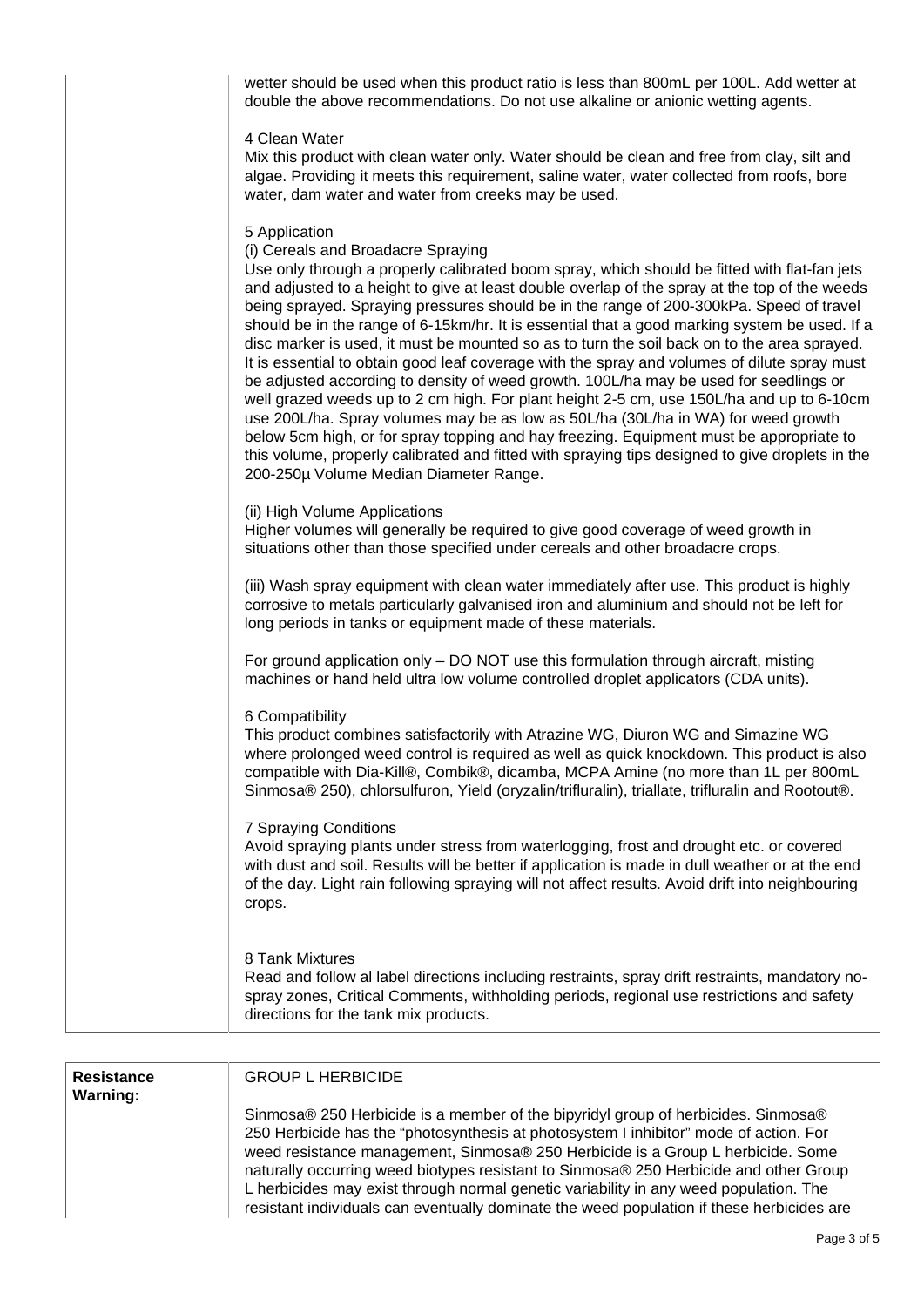| used repeatedly. These resistant weeds will not be controlled by Sinmosa® 250 Herbicide        |
|------------------------------------------------------------------------------------------------|
| or other Group L herbicides. Since the occurrence of resistant weeds is difficult to detect    |
| prior to use, Sinon Australia Pty Ltd accepts no responsibility for any losses that may result |
| from failure of Sinmosa® 250 Herbicide to control resistant weeds.                             |

| <b>Precautions:</b> |                                                                                                                                                                                                                                                                                                                                                               |
|---------------------|---------------------------------------------------------------------------------------------------------------------------------------------------------------------------------------------------------------------------------------------------------------------------------------------------------------------------------------------------------------|
|                     |                                                                                                                                                                                                                                                                                                                                                               |
| <b>Protections:</b> | PROTECTION OF CROPS, NATIVE AND OTHER NON-TARGET PLANTS<br>DO NOT apply under weather conditions or from spraying equipment that may cause spray<br>to drift onto nearby susceptible plants / crops, cropping lands or pastures. This formulation<br>should not be applied on or near water which is used for irrigation purposes.                            |
|                     | PROTECTION OF LIVESTOCK,<br>Domestic pets and poultry – keep away from treated areas. This formulation should not be<br>applied on or near water which is used for livestock watering.                                                                                                                                                                        |
|                     | PROTECTION OF WILDLIFE, FISH, CRUSTACEANS AND THE ENVIRONMENT<br>DO NOT contaminate streams, rivers or waterways with the chemical or used containers.<br>This formulation should not be applied on or near water which is used for human<br>consumption, livestock watering, or irrigation purposes or water used for commercial or<br>recreational fishing. |

| <b>Storage and</b><br>Disposal: | STORAGE AND DISPOSAL<br>Store in the closed, original container in a dry, well-ventilated, locked room or place away<br>from children, animals, food, feedstuffs, seed and fertilisers. DO NOT store for prolonged<br>periods in direct sunlight.<br>Do not contaminate seed, feed or foodstuff. Do not re-use container for any purpose.<br>This container can be recycled if it is clean, dry, free of visible residues and has the<br>drumMUSTER logo visible. Triple rinse container for disposal. Dispose of rinsate by adding<br>it to the spray tank. DO NOT dispose of undiluted chemical on site. Wash outside of the<br>container and the cap. Store cleaned container in a sheltered place with cap removed.<br>It will then be acceptable for recycling at any drumMUSTER collection point or similar<br>container management program site. The cap should not be replaced, but may be taken<br>separately.<br>If not recycling, break, crush, or puncture and deliver empty packaging to an approved<br>waste management facility. If an approved waste management facility is not available,<br>bury the empty packaging 500mm below the surface in a disposal pit specifically marked<br>and set up for this purpose clear of waterways, desirable vegetation and tree roots, in<br>compliance with relevant Local, State or Territory government regulations. Do not burn<br>empty containers or product.<br>For Refillable containers (110L,1000L): Empty contents fully into application equipment.<br>Close all valves and return to point of supply for refill or storage. |
|---------------------------------|------------------------------------------------------------------------------------------------------------------------------------------------------------------------------------------------------------------------------------------------------------------------------------------------------------------------------------------------------------------------------------------------------------------------------------------------------------------------------------------------------------------------------------------------------------------------------------------------------------------------------------------------------------------------------------------------------------------------------------------------------------------------------------------------------------------------------------------------------------------------------------------------------------------------------------------------------------------------------------------------------------------------------------------------------------------------------------------------------------------------------------------------------------------------------------------------------------------------------------------------------------------------------------------------------------------------------------------------------------------------------------------------------------------------------------------------------------------------------------------------------------------------------------------------------------------------------------------------|
|                                 |                                                                                                                                                                                                                                                                                                                                                                                                                                                                                                                                                                                                                                                                                                                                                                                                                                                                                                                                                                                                                                                                                                                                                                                                                                                                                                                                                                                                                                                                                                                                                                                                |

| <b>Safety Directions:</b> | SAFETY DIRECTIONS<br>Very dangerous, particularly the concentrate. Product is poisonous if swallowed. Will irritate<br>the nose, throat and skin. Attacks eyes, protect eyes while using. Avoid contact with eyes,<br>skin and clothing.<br>When opening the container and preparing for use, wear elbow-length PVC gloves, face<br>shield or goggles.<br>If product on skin, immediately wash area with soap and water. If clothing becomes<br>contaminated with product, remove clothing immediately. If product in eyes, wash it out<br>immediately with water. Avoid contact with spray mist. DO NOT inhale spray mist. After use<br>and before eating, drinking or smoking, wash hands, arms and face thoroughly with soap |
|---------------------------|---------------------------------------------------------------------------------------------------------------------------------------------------------------------------------------------------------------------------------------------------------------------------------------------------------------------------------------------------------------------------------------------------------------------------------------------------------------------------------------------------------------------------------------------------------------------------------------------------------------------------------------------------------------------------------------------------------------------------------|
|                           | and water. After each day's use, wash gloves and face shield or goggles and contaminated<br>clothing.                                                                                                                                                                                                                                                                                                                                                                                                                                                                                                                                                                                                                           |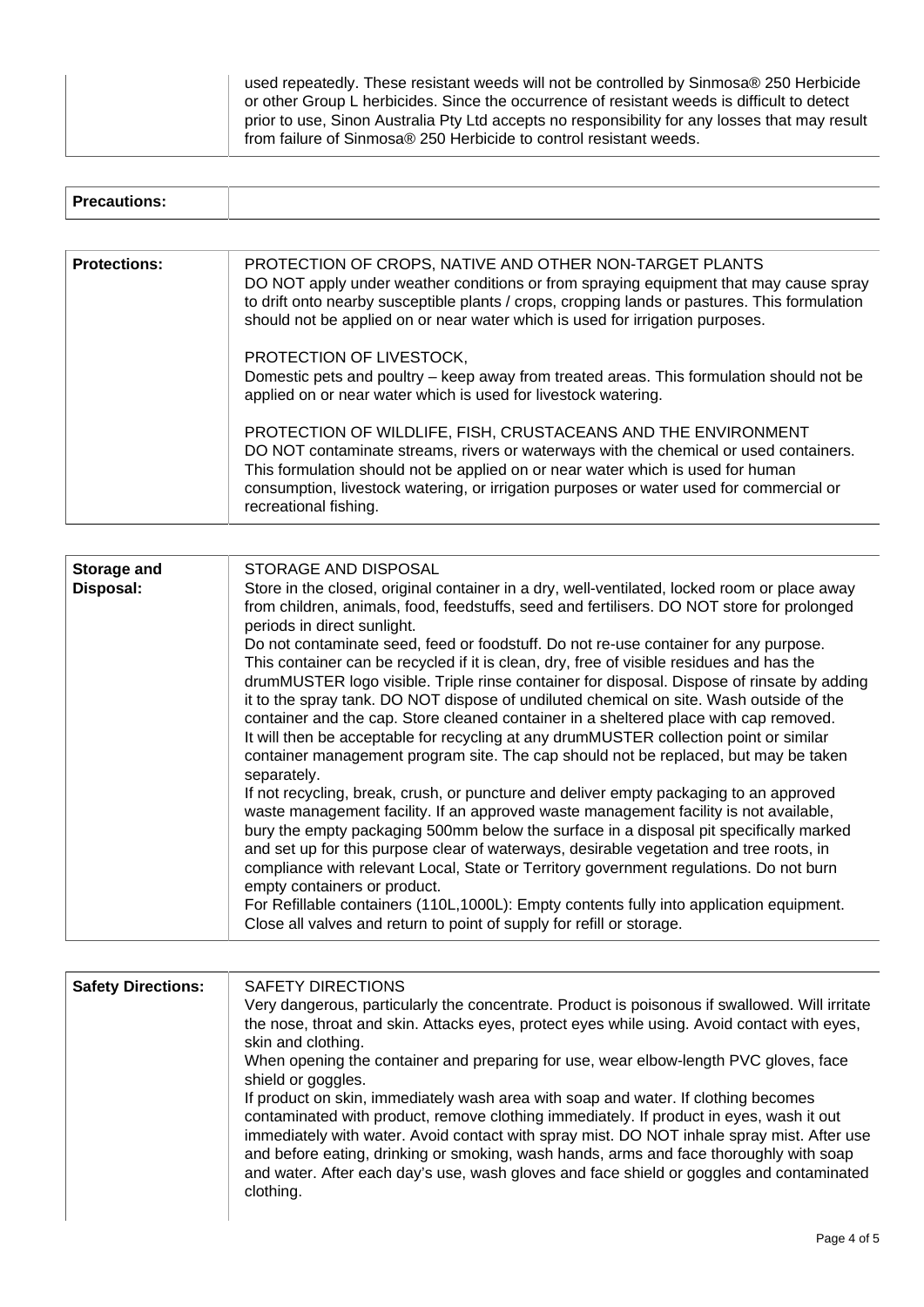SPRAY APPLICATION

• Do not work in spray mist.

• Do not continue to use if skin irritation or nosebleed occurs. This may be caused by exposure to spray mist as the result of incorrect use of equipment or adverse climatic conditions. Stop and review handling and spraying techniques before further spraying. If symptoms persist, seek medical advice. • Where there is a risk of exposure to spray mist, wear waterproof footwear and waterproof protective clothing, impervious gauntlet-length gloves (rubber or PVC), goggles and a face mask and respirator covering nose and mouth and capable of filtering spray droplets. A high efficiency type particulate respirator is recommended, but in any event use a respirator, which complies with the requirements of ASAE1716 (Standards Association of Australia). Further advice on safety equipment should be obtained from a safety equipment manufacturer. • Avoid contacting vegetation wet with spray, but if necessary to do so, wear waterproof footwear and waterproof protective clothing and gloves.

| FIRST AID<br><b>First Aid</b><br>If poisoning occurs get to a doctor or hospital quickly. If in eyes, hold eyes open, flood with<br><b>Instructions:</b> |  |  | water for at least 15 minutes and see a doctor. |
|----------------------------------------------------------------------------------------------------------------------------------------------------------|--|--|-------------------------------------------------|
|----------------------------------------------------------------------------------------------------------------------------------------------------------|--|--|-------------------------------------------------|

| <b>First Aid Warnings:</b> | NOTE TO PHYSICIANS<br>For additional advice on the treatment of Paraguat poisoning, please consult the booklet |
|----------------------------|----------------------------------------------------------------------------------------------------------------|
|                            | "The Treatment of Paraguat Poisoning: A Guide for Doctors" (available from Sinon<br>Australia Pty Ltd)         |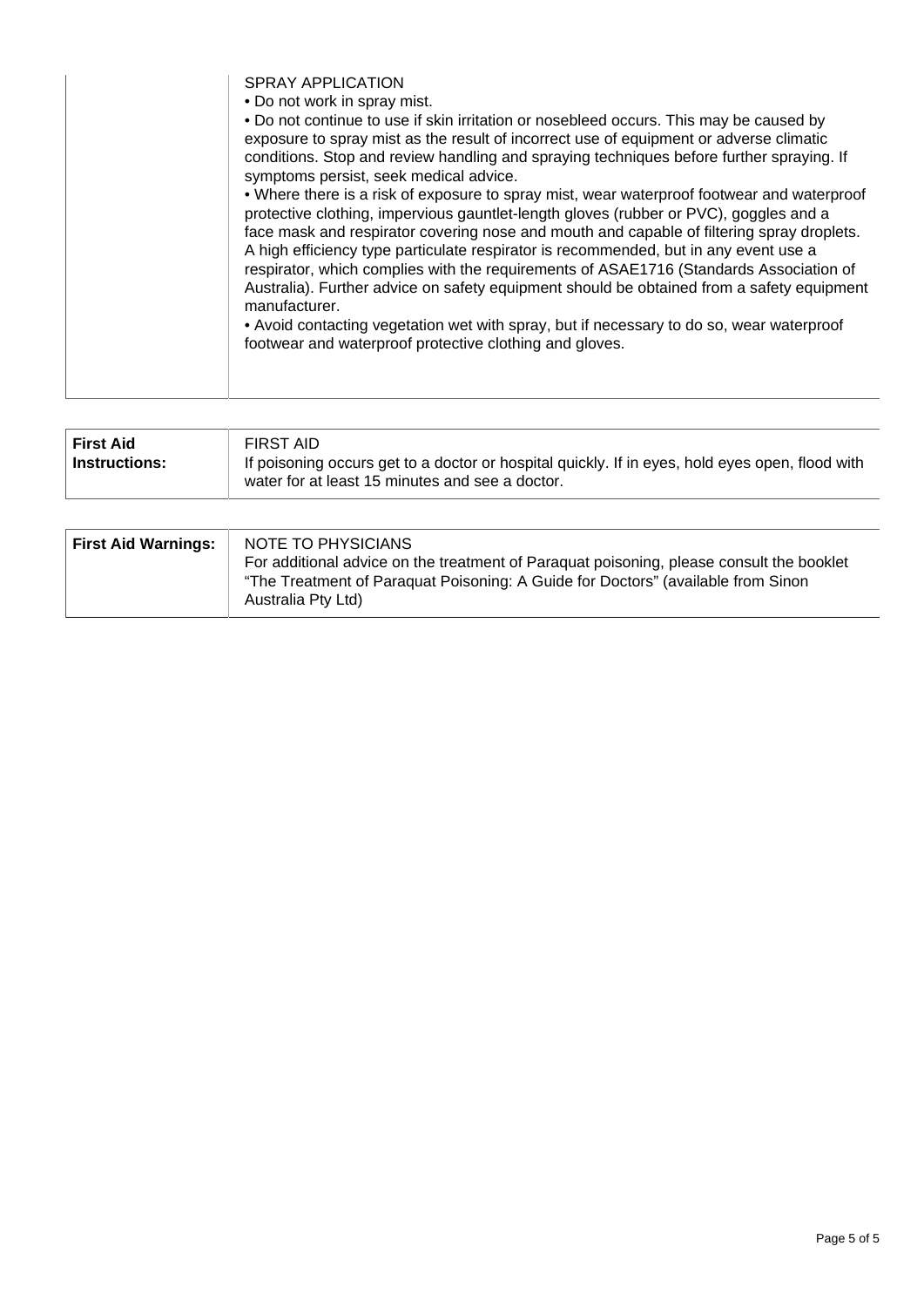| <b>CROP USE OR</b><br><b>SITUATION</b>                                                    | <b>WEEDS</b><br><b>CONTROLLED</b>                                 | <b>STATE</b>                  | RATE/ha       | <b>CRITICAL COMMENTS</b>                                                                                                                                                                                                                                                                          |
|-------------------------------------------------------------------------------------------|-------------------------------------------------------------------|-------------------------------|---------------|---------------------------------------------------------------------------------------------------------------------------------------------------------------------------------------------------------------------------------------------------------------------------------------------------|
| Aid to cultivation<br>to minimise<br>cultivation and<br>prepare a clean<br>bed for sowing | Annual grass and<br>broadleaf weed control<br>Early autumn sowing | <b>All States</b>             | $1.2 - 1.6L#$ | Where cultivation follows spraying, it may<br>commence one hour after spraying but<br>should be completed within 7 days. Where<br>heavy weed growth is present at spraying,<br>a better seed bed will result if cultivation is                                                                    |
|                                                                                           | Winter, spring and early<br>summer sowing                         |                               | $1.6 - 2.4L$  | delayed 3-5 days.                                                                                                                                                                                                                                                                                 |
|                                                                                           | Wild oats at 2-5 leaf<br>stage in autumn/winter                   | Qld, Vic, SA,<br>Tas, NT only | 600-800mL     | Use higher rates for dense, more mature<br>weed stands. Wild oats must have at least                                                                                                                                                                                                              |
|                                                                                           |                                                                   | NSW, ACT<br>only              | 600mL         | two leaves. If Dia-Kill® 200 is used, the<br>lower Sinmosa <sup>®</sup> 250 rate should be<br>sufficient to control dense, mature weeds.<br>Pasture: Remains of old pasture should be<br>reduced by continuous heavy grazing.<br>Remove stock 3-5 days before spraying to<br>allow to freshen up. |
| Rice                                                                                      | Annual grass and<br>broadleaf weed control                        | Qld, NSW,<br>NT only          | 1.6L          | Pre-sowing.                                                                                                                                                                                                                                                                                       |
|                                                                                           |                                                                   |                               | 800mL         | Post-sowing, pre-crop emergence                                                                                                                                                                                                                                                                   |
| Wild Oat control in<br><b>Spring Fallows</b>                                              | Wild oats at 2-5 leaf<br>stage                                    | Qld, NSW,<br>NT, ACT<br>only  | $1.2 - 2L$    | Use higher rate for summer growth. Avoid<br>spraying under hot, dry conditions. Best<br>results will be obtained when spraying is<br>carried out in the late evening.                                                                                                                             |
| Kikuyu/Paspalum<br>Pasture                                                                | To suppress growth to<br>oversow winter seed                      | Qld, NSW,<br>ACT only         | $1.6 - 2.4L$  | Use the high rate for February spraying<br>and the low rate in March.                                                                                                                                                                                                                             |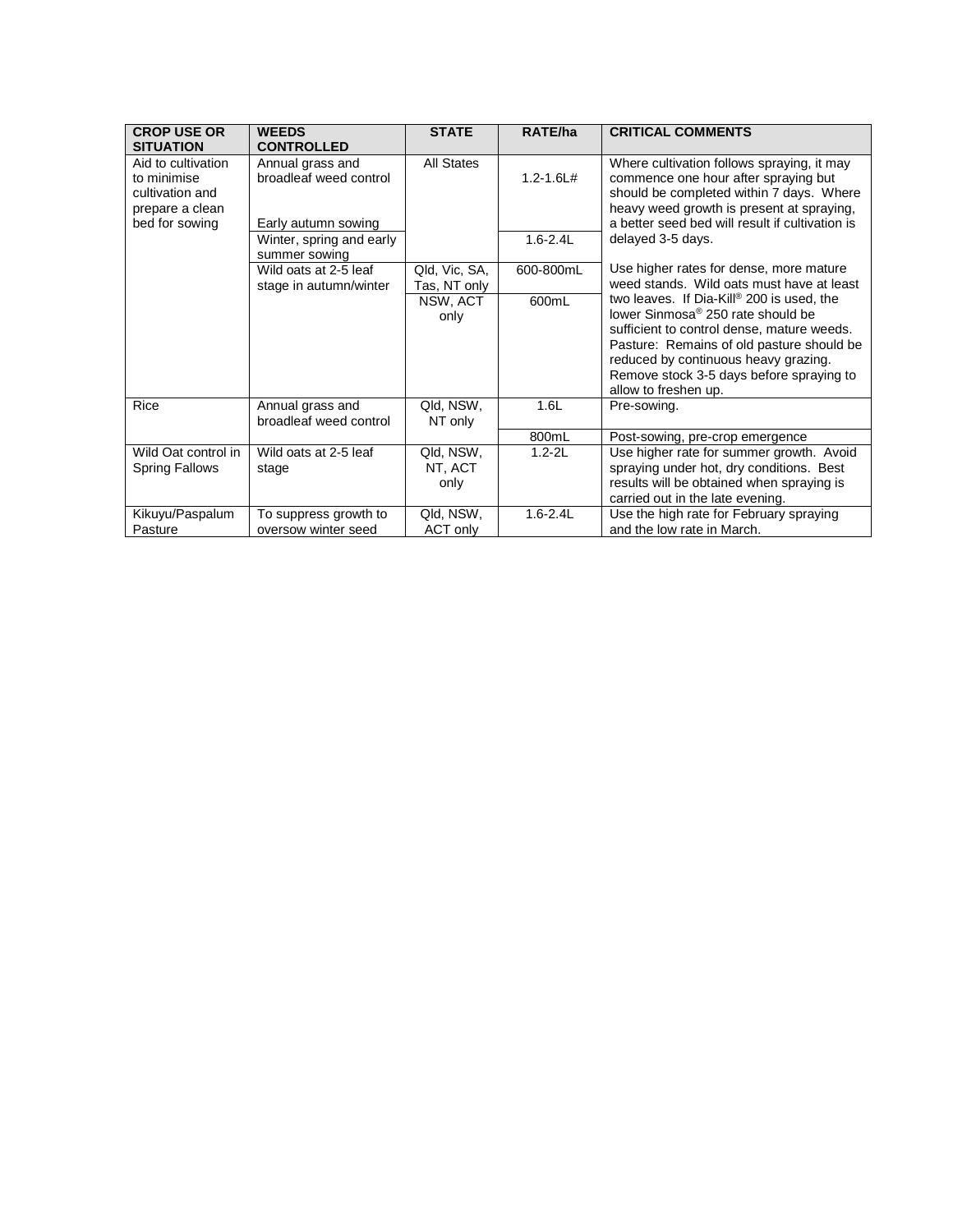| <b>CROP USE OR</b><br><b>SITUATION</b>                                                                                                                                       | <b>WEEDS CONTROLLED</b>                                                                                                                                                                                                                                                              | <b>STATE</b>                                                | RATE/ha                         | <b>CRITICAL COMMENTS</b>                                                                                                                                                                                                                                                                                                                                                                                                                                                                                                                                                                                                                                                                                                                                                                                                                                                                                                                                                                                       |
|------------------------------------------------------------------------------------------------------------------------------------------------------------------------------|--------------------------------------------------------------------------------------------------------------------------------------------------------------------------------------------------------------------------------------------------------------------------------------|-------------------------------------------------------------|---------------------------------|----------------------------------------------------------------------------------------------------------------------------------------------------------------------------------------------------------------------------------------------------------------------------------------------------------------------------------------------------------------------------------------------------------------------------------------------------------------------------------------------------------------------------------------------------------------------------------------------------------------------------------------------------------------------------------------------------------------------------------------------------------------------------------------------------------------------------------------------------------------------------------------------------------------------------------------------------------------------------------------------------------------|
| Selective Weed<br>Control<br>Autumn/early<br>Winter<br>Annual and<br>perennial clovers                                                                                       | Annual grasses and<br>some broadleaf weed<br>control except Paterson's<br>Curse, Sorrel, Dock,<br>Shepherd's Purse and<br>some thistles                                                                                                                                              | <b>All States</b>                                           | 600mL-<br>1.2L<br>$1.2 - 1.6L#$ | Use the higher rates for dense weed stands.                                                                                                                                                                                                                                                                                                                                                                                                                                                                                                                                                                                                                                                                                                                                                                                                                                                                                                                                                                    |
| Late Winter/early<br>Spring<br>Annual clovers<br>Perennial<br>÷,<br>clovers<br>Cocksfoot<br>Perennial<br>$\blacksquare$<br>ryegrass<br>Phalaris<br>Demeter<br>fescue<br>only | Annual grasses and<br>some broadleaf weed<br>control except Paterson's<br>Curse, Sorrel, Dock,<br>Shepherd's Purse and<br>some thistles<br>For control of these<br>weeds, alternative<br>methods such as the<br>spray-graze technique<br>with 2,4-D or MCPA<br>should be considered. | Qld, NSW,<br>Vic, SA,<br>Tas, NT,<br><b>ACT only</b>        | $1.6 - 2.4L#$                   | Use the higher rate in winter/early spring when<br>barley grass is present.<br>All Applications:<br>Graze pastures continuously after the seasonal<br>break to a height of 2-4cm. Remove stock 2-3<br>days before spraying to allow weeds to freshen<br>up. Do not apply until clover has reached the 6<br>leaf stage.<br>Mixed pastures will be scorched initially but should<br>show good recovery and beneficial changes in<br>composition following spring rainfall and growth.<br>Do not spray clovers which are affected by insect<br>attack, disease or moisture stress. Do not use on<br>clover pastures growing in water repellent sands<br>or other situations subject to moisture stress at or<br>immediately following treatment. Poor recovery of<br>the clover will result.<br>Use the lower rate for Cocksfoot and Perennial<br>Ryegrass and the higher rate for Phalaris and<br>Demeter Fescue. The perennial grasses must be<br>at least 12 months old at spraying.<br>DO NOT APPLY TO MEDICS |
| Lucerne<br>Autumn/early<br>Spring                                                                                                                                            | Annual grass and some<br>broadleaf weeds                                                                                                                                                                                                                                             | Qld, Vic,<br>SA, WA,<br>Tas, NT<br>only<br>NSW only         | $1.2 - 1.6L#$<br>1.2L           | Use the higher rates for dense weed stands. DO<br>NOT spray Lucerne stands under 12 months old.<br>If mintweed is present, use Atrazine granules at<br>600g/ha.                                                                                                                                                                                                                                                                                                                                                                                                                                                                                                                                                                                                                                                                                                                                                                                                                                                |
| Late winter/early<br>spring                                                                                                                                                  | Annual grass and some<br>broadleaf weeds                                                                                                                                                                                                                                             | Qld, Vic,<br>SA, WA,<br>Tas, NT<br>only<br>NSW, ACT<br>only | $1.6 - 2.4L#$<br>1.2L#          | WARNING- In certain areas, an uncommon<br>species of barley grass $(H.$ glaucum - common<br>barley grass is H. leporinum) resistant to<br>Paraquat-based products has become<br>established. It may re-grow after an initial scorch<br>by Sinmosa® 250. Where this problem is<br>suspected, use Rootout® for grass weed control.<br>If Sinmosa® 250 has been applied, use Rootout®<br>at 1L/ha after regrowth but before heading.                                                                                                                                                                                                                                                                                                                                                                                                                                                                                                                                                                              |
| <b>Perennial Grass</b><br>Seed Crops<br>Cocksfoot,<br>Perennial Ryegrass,<br>Phalaris and<br>Demeter Fescue<br>only                                                          | Annual grass and some<br>broadleaf weeds                                                                                                                                                                                                                                             | <b>All States</b>                                           | 600mL-<br>1.2L#                 | Use the low rate for Cocksfoot and perennial<br>ryegrass and the higher rate for Phalaris and<br>Demeter Fescue.<br>Spray about 4 weeks after a full weed germination<br>following the autumn break. The perennial<br>grasses must be at least 12 months old at<br>spraying.                                                                                                                                                                                                                                                                                                                                                                                                                                                                                                                                                                                                                                                                                                                                   |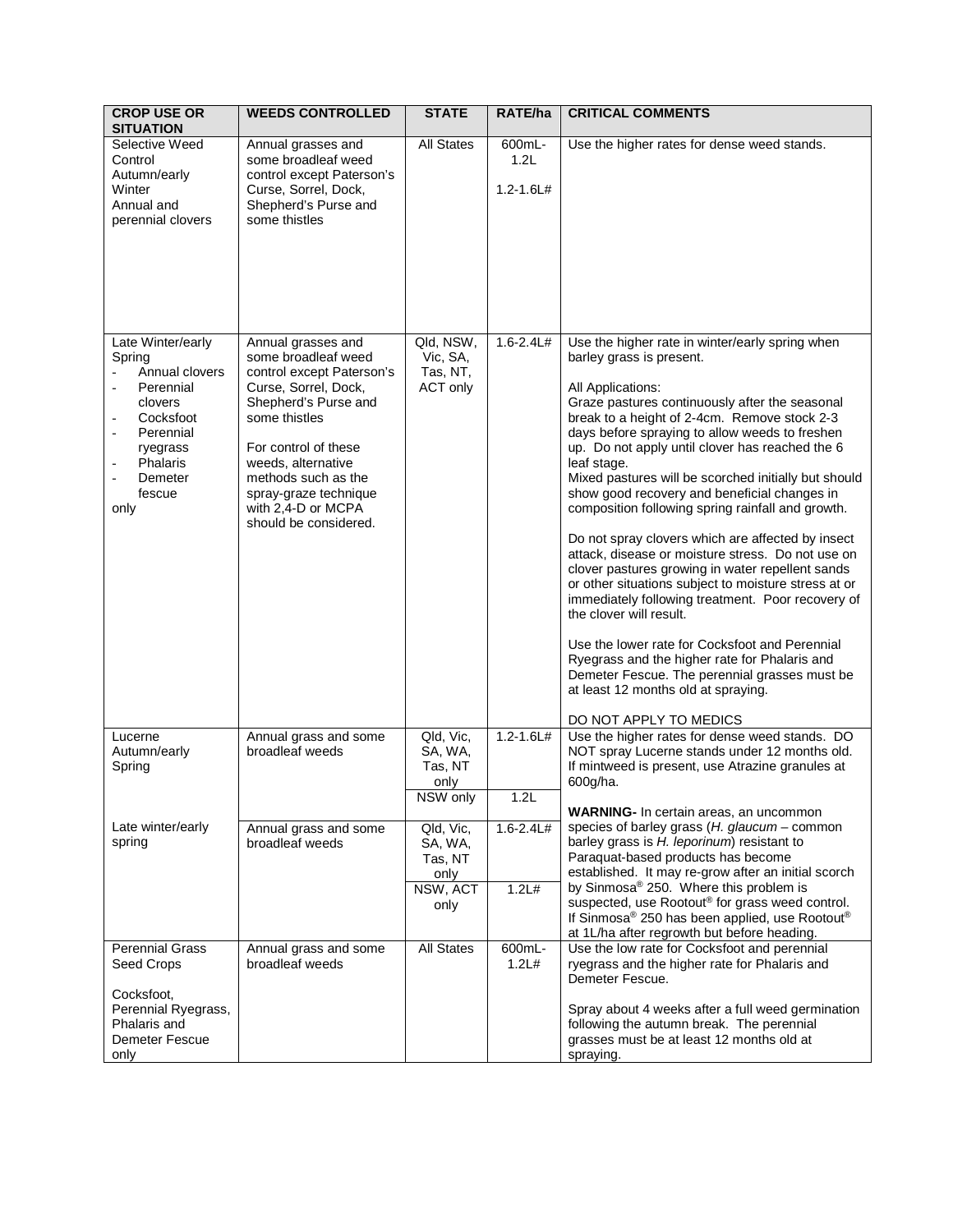| <b>CROP USE OR</b><br><b>SITUATION</b>                     | <b>WEEDS CONTROLLED</b>                                | <b>STATE</b>            | RATE/ha           | <b>CRITICAL COMMENTS</b>                                                                                                                                                                                                                                                                                                                                                                                                                                                                                                                                                                                                                                                                                                    |
|------------------------------------------------------------|--------------------------------------------------------|-------------------------|-------------------|-----------------------------------------------------------------------------------------------------------------------------------------------------------------------------------------------------------------------------------------------------------------------------------------------------------------------------------------------------------------------------------------------------------------------------------------------------------------------------------------------------------------------------------------------------------------------------------------------------------------------------------------------------------------------------------------------------------------------------|
| Spray topping to<br>reduce seed set<br>Chickpeas,          | Annual Ryegrass                                        | <b>All States</b>       | 400mL or<br>800mL | As an aid to managing annual ryegrass<br>resistance. For use on escapes from a<br>previous herbicide application in the<br>current crop.                                                                                                                                                                                                                                                                                                                                                                                                                                                                                                                                                                                    |
| Faba Beans,<br>Field peas,<br>Lentils,<br>Lupins,<br>Vetch |                                                        |                         |                   | Spray the crop when the ryegrass is at the<br>optimum stage, that is when the last<br>ryegrass seed heads at the bottom of the<br>plant have emerged and the majority are at<br>or just past flowering (with anthers present or<br>glumes open) but before haying off is evident<br>- usually October to November. Use of the<br>higher rate in these crops is usually more<br>reliable and gives a greater reduction in seed<br>set.<br>Reduction in crop yield may occur, especially<br>if the crop is less advanced relative to the<br>ryegrass, that is, if crops have a majority of<br>green immature pods. The higher rate may<br>also increase any yield reduction. In<br>practice, crop losses in excess of 25% may |
|                                                            |                                                        |                         |                   | occur. Apply by ground boom only, in 50-<br>100L/ha. Spray with a calibrated boom<br>spray raised to give double overlap at the<br>level of the ryegrass seed heads. Pressures<br>of 250-350kPa and use of 110015 or 02<br>nozzles or equivalent will aid coverage.                                                                                                                                                                                                                                                                                                                                                                                                                                                         |
| Spray topping to<br>reduce seed set<br>Pastures            | Grasses generally<br>(particularly annual<br>ryegrass) | <b>All States</b>       | 400mL             | Heavily graze paddocks during spring flush<br>to encourage even head development.<br>Remove stock 2-3 weeks before the<br>anticipated maturity date of the target<br>species. However, if this is not feasible<br>through lack of stock it is preferable to allow<br>the pasture to mature ungrazed. Delay<br>spraying until the last seed-heads at the<br>bottom of the plant have emerged and initial<br>signs of haying off appear. Spray with a<br>calibrated boom spray raised to give double<br>overlap at the level of the seed heads.                                                                                                                                                                               |
| Spray topping to<br>reduce seed set<br>Pastures            | Barley grass                                           | <b>All States</b>       | 400mL             | Manage paddocks as above. Spray after<br>head emergence, but when all seed heads<br>are green and there is no sign of haying off.<br>Inspect paddocks before returning stock.<br>Provided spraying was carried out before<br>hardening of grass seeds, stock (excepting<br>horses) may be returned 24 hours after<br>spraying. Where hardening of seeds is<br>present, harrow to knock seeds from the<br>heads. Do not introduce lambs into paddock<br>until safe from the risk of seed injury. If<br>seasonal conditions favour regeneration,<br>stock should be returned to selectively graze<br>new shoots. Spray with a calibrated boom<br>raised to give double overlap at the level of<br>the seed heads.             |
|                                                            | Saffron thistle                                        | NSW,<br>SA, ACT<br>only |                   | Spray after the plant begins to run to head<br>until flowering.                                                                                                                                                                                                                                                                                                                                                                                                                                                                                                                                                                                                                                                             |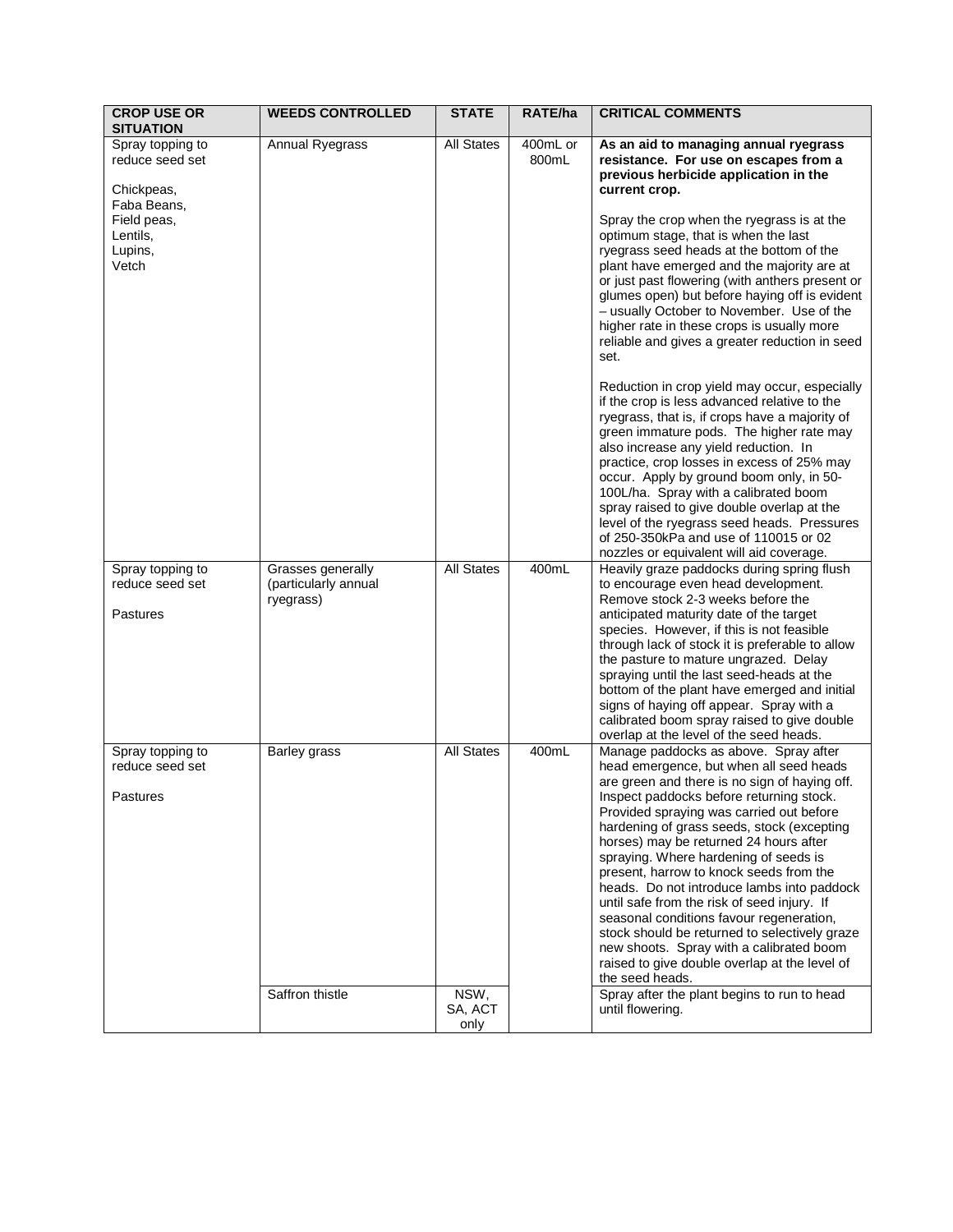| <b>CROP USE OR</b><br><b>SITUATION</b>       | <b>WEEDS</b><br><b>CONTROLLED</b>                          | <b>STATE</b>                                     | RATE/ha                                                                                                                      | <b>CRITICAL COMMENTS</b>                                                                                                                                                                                                                                                                                                                                                                                                                                                                                                                                                                                                                                                                                                                                                                                                                                                                                                                                                                                                                                                                                                                                     |
|----------------------------------------------|------------------------------------------------------------|--------------------------------------------------|------------------------------------------------------------------------------------------------------------------------------|--------------------------------------------------------------------------------------------------------------------------------------------------------------------------------------------------------------------------------------------------------------------------------------------------------------------------------------------------------------------------------------------------------------------------------------------------------------------------------------------------------------------------------------------------------------------------------------------------------------------------------------------------------------------------------------------------------------------------------------------------------------------------------------------------------------------------------------------------------------------------------------------------------------------------------------------------------------------------------------------------------------------------------------------------------------------------------------------------------------------------------------------------------------|
| Prevention of annual<br>ryegrass toxicity    | Spray top - Graze<br>to destroy seed<br>heads              | WA only                                          | 400mL                                                                                                                        | Grazing management as for spray topping above.<br>Remove stock 3-4 weeks before anticipated<br>maturity date. Spray must be applied within 10<br>days after emergence of the first ryegrass seed<br>heads.<br>To ensure adequate control of toxin development,<br>heavy, continuous grazing is essential from 1<br>day after spraying until the pasture has<br>completely hayed off.<br>The required stocking rate will vary but must be<br>sufficient to keep all re-growth after spraying<br>completely eaten off to prevent further growth<br>producing new seeds heads which could become<br>toxic.                                                                                                                                                                                                                                                                                                                                                                                                                                                                                                                                                      |
| Hay freezing                                 | Maximum<br>retention of<br>protein in standing<br>dry feed | <b>All States</b>                                | 800mL                                                                                                                        | Graze paddocks as for spray topping above.<br>Remove 3-4 weeks before the anticipated maturity<br>date. Apply prior to commencement of haying off<br>regardless of the grass species involved.<br>Spray with a calibrated boom spray raised to give<br>double overlap at the level of the seed heads.                                                                                                                                                                                                                                                                                                                                                                                                                                                                                                                                                                                                                                                                                                                                                                                                                                                        |
| General weed control<br>Hops                 | Annual grasses                                             | Vic, Tas,<br>only                                | $\ddot{}$<br>$1.2 - 1.6L$<br>plus<br>1.1kg/ha<br>Simazine<br>900 granules<br>and/or<br>750mL-<br>1.4L/ha<br>Diquat<br>200g/L | Apply as directed inter-row spray prior to crop<br>emergence from winter dormancy, using a<br>minimum of 250L/ha of spray volume to ensure<br>good and even coverage of weeds.                                                                                                                                                                                                                                                                                                                                                                                                                                                                                                                                                                                                                                                                                                                                                                                                                                                                                                                                                                               |
| Orchards (including<br>bananas)<br>Vineyards | Annual weed<br>control                                     | Qld, Vic, SA,<br>WA, Tas, NT<br>only<br>NSW only | $#+$<br>$1.6 - 3.2 L /$<br>sprayed ha<br>160 to<br>320mL per<br>100 L (a)<br>see below<br>$#+$<br>1.7L/sprayed<br>ha         | Spray as necessary for control of annual weeds.<br>Avoid contacting crop foliage.<br>In bananas apply soon after weed emergence<br>and before weeds reach 15cm in height. Use<br>spraying pressures less than 240kPa. Avoid<br>chemical contact with roots and peepers near the<br>pseudo stem. Repeat sprays as required.<br>Sinmosa <sup>®</sup> 250 will not harm trees or vines with<br>mature brown bark, if this alone is sprayed. Use<br>the higher rate for dense weed growth.<br>If Fat Hen Chenopodium album or Portulaca spp.<br>are present and Sinmosa® 250 rate is less than<br>the ratio 800mL/100L, add 120mL 1000g/L non<br>ionic surfactant per 100L spray mix.<br>Note: Spot spray rate assumes 1000L/ha. For<br>lower water volumes increase the dilution rate as<br>below:<br>Water volume 250L/ha: use 640mL to<br>1280mL/100L<br>Water volume 500L/ha: use 320mL to<br>640mL/100L<br>Water volume 750L/ha: use 210mL to<br>430mL/100L<br>OR measure how much spray is required to cover<br>an area or 100 square metres using your normal<br>application volume. Your dilution rate is 16 to 32<br>mL of Sinmosa® 250 in this volume. |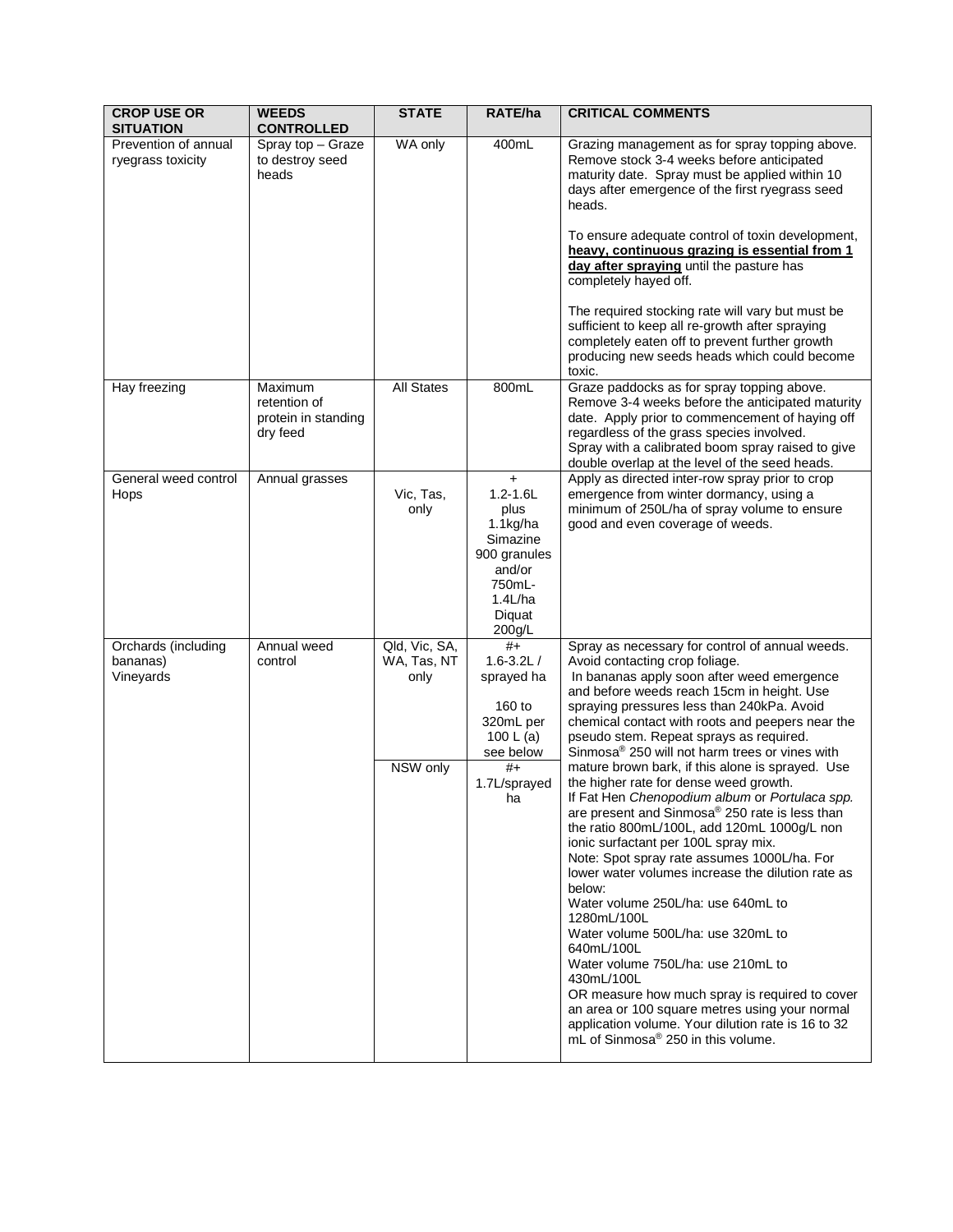| <b>Peanuts Post-</b><br>emergence (in-crop) | Datura spp. (2-4<br>leaf)                                                                                                   | Qld, NT only      | 400mL             | Spray peanuts up to 7-8 leaf stage but before the<br>majority of plants are flowering. Foliage will be<br>scorched following application, but plants recover<br>rapidly. Apply in 200-250L/ha for thorough<br>coverage of weed foliage. A dense canopy of<br>weeds may reduce weed control due to shielding. |
|---------------------------------------------|-----------------------------------------------------------------------------------------------------------------------------|-------------------|-------------------|--------------------------------------------------------------------------------------------------------------------------------------------------------------------------------------------------------------------------------------------------------------------------------------------------------------|
|                                             | Annual ground<br>cherry (2-3 leaf)<br>Apple-of-Peru (2-4<br>leaf)<br>Milkweed (2-3<br>leaf)                                 |                   | 600mL             | Add 60mL of 1000g/L non-ionic surfactant per<br>100L of spray mix.<br>DO NOT spray (on peanuts) under extremely hot<br>dry conditions when Peanuts are very small. IN<br>environments such as Far North Queensland use<br>the lower rates in the range.                                                      |
|                                             | Stagger weed (2-3)<br>leaf)<br>Blue heliotrope (2-<br>3 leaf)<br>Wandering Jew<br>$(2-3$ leaf)<br>Anoda weed (2-3)<br>leaf) |                   | 800mL             |                                                                                                                                                                                                                                                                                                              |
|                                             | Bellvine (2-3 leaf)<br>Common morning<br>glory (2 leaf)                                                                     |                   | 1L                |                                                                                                                                                                                                                                                                                                              |
| Potatoes                                    | General weed<br>control<br>$(in-crop)$                                                                                      | <b>All States</b> | #<br>$1.2 - 1.6L$ | Spray at early crop emergence (no later than 25%<br>emergence of potato shoots). Use the higher rate<br>for dense weed growth.                                                                                                                                                                               |
|                                             | Pre-harvest weed<br>control                                                                                                 |                   | #<br>2.8L         | Spray about one week before digging and after<br>tops have died down.                                                                                                                                                                                                                                        |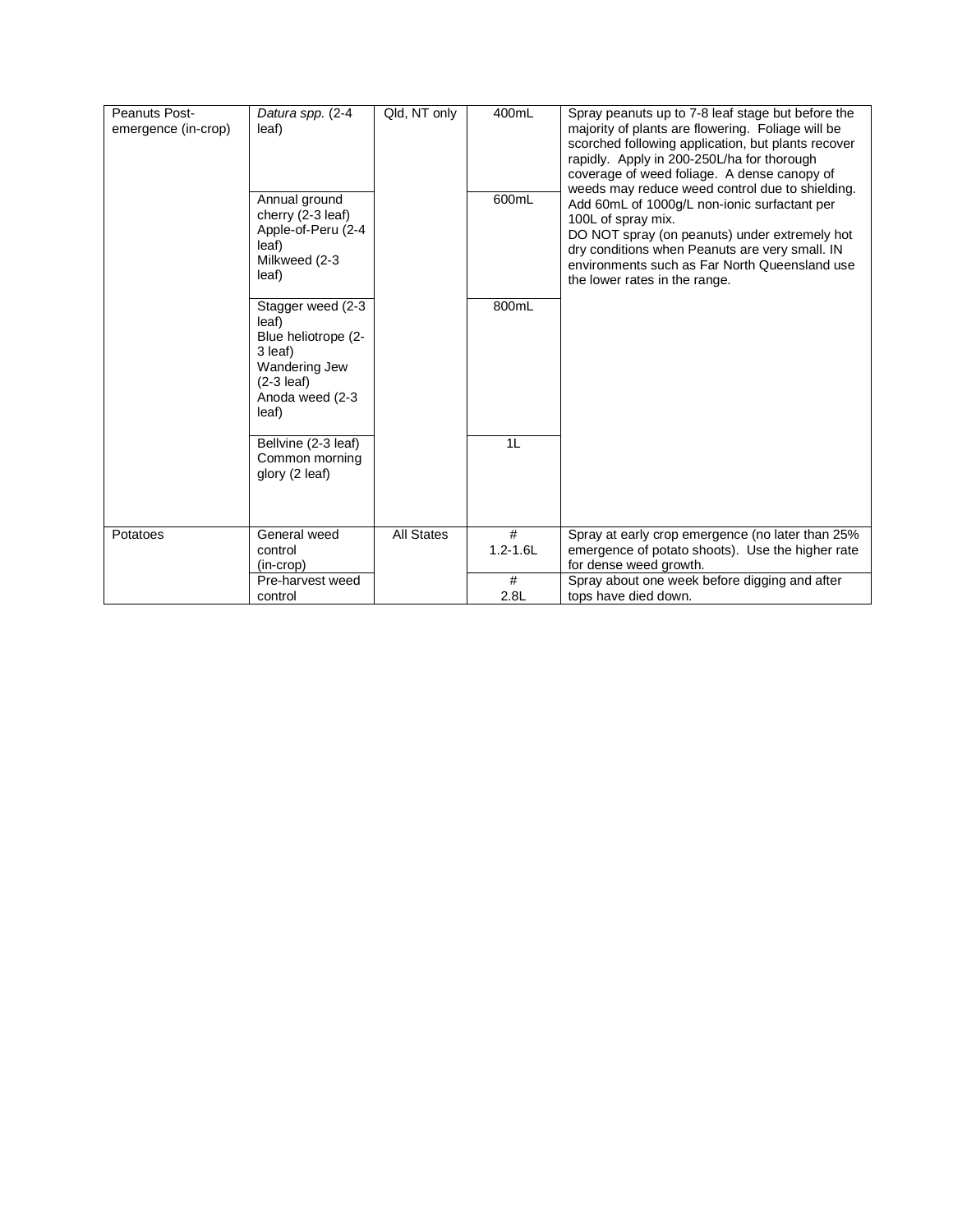| <b>CROP USE OR</b><br><b>SITUATION</b>                           | <b>WEEDS CONTROLLED</b>                  | <b>STATE</b>      | RATE/ha                                                                                                                                            | <b>CRITICAL COMMENTS</b>                                                                                                                                                                                                                                                                                                                                                                                                                                        |
|------------------------------------------------------------------|------------------------------------------|-------------------|----------------------------------------------------------------------------------------------------------------------------------------------------|-----------------------------------------------------------------------------------------------------------------------------------------------------------------------------------------------------------------------------------------------------------------------------------------------------------------------------------------------------------------------------------------------------------------------------------------------------------------|
| Row Crops, Vegetables<br>and Market Gardens                      | Pre-planting and pre-crop<br>emergence   | <b>All States</b> | $#+$<br>$1.2 - 1.6L$<br>or<br>200mL/100L                                                                                                           | To control weeds in seed beds. Treat<br>no less than 3 days before sowing or<br>before crop emergence. Use the<br>lower rate for early autumn<br>applications.                                                                                                                                                                                                                                                                                                  |
|                                                                  | Post-emergence inter-row<br>weed control |                   |                                                                                                                                                    | Apply after crop seedlings have<br>emerged or when transplanted crops<br>are established. Direct the spray so<br>that it does not touch the crop. Use<br>shielded nozzles.                                                                                                                                                                                                                                                                                      |
|                                                                  | Seedling weeds                           |                   |                                                                                                                                                    | Seedling weeds - use the lower rate<br>for early autumn applications.                                                                                                                                                                                                                                                                                                                                                                                           |
|                                                                  | Older weeds                              |                   | #<br>$2.4$ or<br>400mL/100L                                                                                                                        | More mature stages of weed growth.                                                                                                                                                                                                                                                                                                                                                                                                                              |
| Non-Agricultural<br>situations, around<br>sheds, roadways, paths | Annual weed control                      | <b>All States</b> | $#+$<br>1.6-4L/ha<br>or 200ml/100L                                                                                                                 | Spray to thoroughly wet weed growth.<br>Sinmosa <sup>®</sup> 250 can be combined with<br>soil residual herbicides: Simazine<br>900 WG Herbicide or Atrazine 900<br>WG to give rapid knockdown and<br>prolonged weed control. Use the<br>higher rate for dense weed growth.                                                                                                                                                                                      |
|                                                                  | Columbus grass                           | NSW only          | $+$<br>Spot Spraying<br>160mL/100L<br>plus 1L<br>Flupropanate<br>(745 g/L)<br>boomspray<br>2.3-4.5L/ha<br>plus 12-22L<br>Flupropanate<br>(745 g/L) |                                                                                                                                                                                                                                                                                                                                                                                                                                                                 |
| Firebreaks                                                       | Annual grasses and<br>broadleaf weeds    | <b>All States</b> | $1.6 - 4L$                                                                                                                                         | Knockdown weed growth to eliminate<br>fire hazard or assist firebreak burn.<br>Apply mid-winter to early summer.<br>Use the higher rate for dense weed<br>growth. After desiccation is complete,<br>the sprayed area may be burnt<br>(normally 7-10 days after spraying).<br>Sinmosa® 250 can be combined with<br>soil residual herbicides: Atrazine 900<br>WG Herbicide or Simazine 900 WG<br>Herbicide to give rapid knockdown<br>and prolonged weed control. |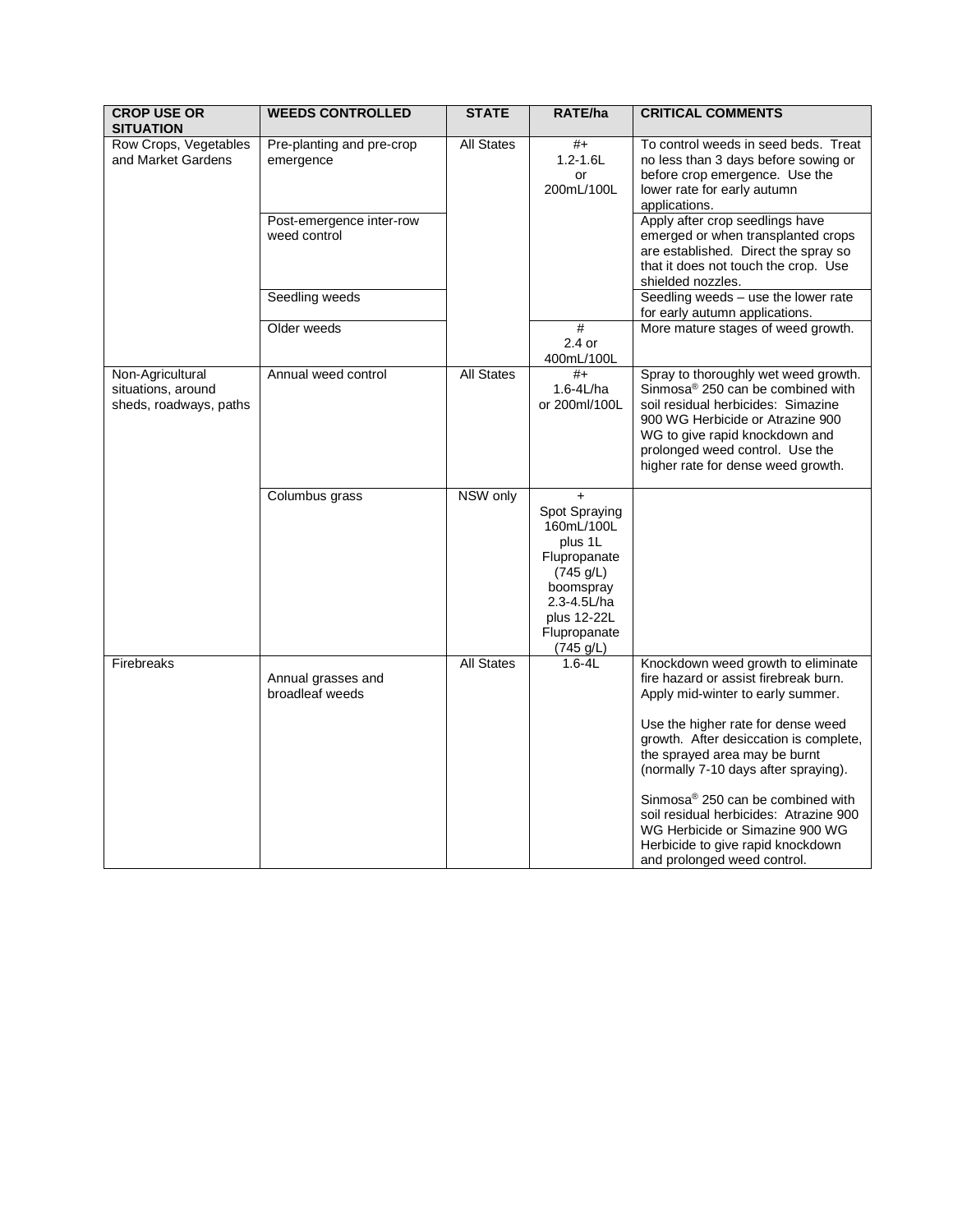| <b>CROP</b>                         | <b>WEEDS</b>                                                                                                   | <b>GROWTH</b><br><b>STAGE</b> | RATE/ha                                                   | <b>STATES</b>        | <b>CRITICAL COMMENTS</b>                                                                                                                                                                                                                                                                                                                                                                                                                                                                                                                                                                                                                                                                                                                                                                                                                                                                                                                                                                                                                                                                                                                                                                                                                                                                                                                                                                                                                                                                                                                                                                                                                                                                                                                                                                                                                                                   |
|-------------------------------------|----------------------------------------------------------------------------------------------------------------|-------------------------------|-----------------------------------------------------------|----------------------|----------------------------------------------------------------------------------------------------------------------------------------------------------------------------------------------------------------------------------------------------------------------------------------------------------------------------------------------------------------------------------------------------------------------------------------------------------------------------------------------------------------------------------------------------------------------------------------------------------------------------------------------------------------------------------------------------------------------------------------------------------------------------------------------------------------------------------------------------------------------------------------------------------------------------------------------------------------------------------------------------------------------------------------------------------------------------------------------------------------------------------------------------------------------------------------------------------------------------------------------------------------------------------------------------------------------------------------------------------------------------------------------------------------------------------------------------------------------------------------------------------------------------------------------------------------------------------------------------------------------------------------------------------------------------------------------------------------------------------------------------------------------------------------------------------------------------------------------------------------------------|
| Sugar Cane<br>(Plant and<br>ratoon) | Grass and<br>some<br>broadleaf<br>weeds                                                                        | up to 5cm high                | 1.2 to 1.6L per<br>sprayed ha                             | Qld, NSW, NT<br>only | Apply as a broadcast spray over the<br>top of plant cane up to the 3-4 leaf<br>stage or ratoon cane up to 10cm<br>high. Cane foliage will be scorched<br>but new leaves will appear in 7-10<br>days.<br>In plant cane between the 3 to 4 leaf<br>stage and the formation of the true<br>stem, use a directed, interspace<br>spray. The Irvin spray boom (or<br>similar) is the most suitable<br>equipment to avoid excessive drift<br>onto cane foliage while spraying at<br>the cane bases of plant and ratoon<br>cane.<br>After the formation of the true stem<br>which is resistant to Sinmosa <sup>®</sup> 250,<br>the sprayer height can be raised to<br>overlap the spray pattern to give<br>weed control in the stool, when used<br>as a blanket or directed spray. Use<br>the higher rate for dense, more<br>mature weeds.<br>Sinmosa® 250 can be mixed with<br>Atrazine granules (900g/kg) to give<br>residual weed control when used as a<br>directed spray - refer to the Atrazine<br>granules label for specific rates.<br>It may also be mixed with Diuron WG<br>Herbicide at labeled rates for residual<br>control.<br>To enhance the activity of Sinmosa®<br>250 under favourable growing and in<br>open, sunny conditions, add Diuron<br>WG Herbicide at labeled rates shown<br>for weed size. Diuron WG (at label<br>rates) can be blanket sprayed. Use a<br>directed spray for higher rates of<br>Diuron WG. Refer to Diuron WG<br>label for specific application rates.<br>Complete spray coverage is<br>essential. For grasses and<br>broadleaved weeds up to 5cm high,<br>use a minimum of 250L spray<br>solution per hectare, increase to<br>350L/ha for weeds up to 10cm high.<br>Use a minimum spray volume of<br>400L/ha for weeds >10cm high and<br>for dense mature weeds.<br>Always add a 1000g/L non-ionic<br>surfactant at 120mL/100L water. |
|                                     | Grass and<br>some<br>broadleaf<br>weeds<br>- enhancement<br>with Diuron<br>WG                                  | up to 5cm high                | 1.2 to $1.6L +$<br>diuron<br>Granules at<br>labeled rates |                      |                                                                                                                                                                                                                                                                                                                                                                                                                                                                                                                                                                                                                                                                                                                                                                                                                                                                                                                                                                                                                                                                                                                                                                                                                                                                                                                                                                                                                                                                                                                                                                                                                                                                                                                                                                                                                                                                            |
|                                     | Grass and<br>some<br>broadleaf<br>weeds<br>- enhancement<br>with Diuron<br>WG                                  | up to 10cm<br>high            | 1.2 to $1.6L +$<br>Diuron<br>Granules at<br>labeled rates |                      |                                                                                                                                                                                                                                                                                                                                                                                                                                                                                                                                                                                                                                                                                                                                                                                                                                                                                                                                                                                                                                                                                                                                                                                                                                                                                                                                                                                                                                                                                                                                                                                                                                                                                                                                                                                                                                                                            |
|                                     | Grass and<br>some<br>broadleaf<br>weeds<br>- enhancement<br>with Diuron<br>WG and short<br>residual<br>control | > 10cm high                   | 1.6L + Diuron<br>Granules at<br>labeled rates             |                      |                                                                                                                                                                                                                                                                                                                                                                                                                                                                                                                                                                                                                                                                                                                                                                                                                                                                                                                                                                                                                                                                                                                                                                                                                                                                                                                                                                                                                                                                                                                                                                                                                                                                                                                                                                                                                                                                            |

- **# Capeweed or Erodium spp. present: Add Dia-Kill® 200 at 750mL to 1.5L/ha (125mL to 250mL/100L for high volume spraying). Use higher rate for plants more than 10cm in diameter.**
- **+ If Sinmosa® 250 rate is less than the ratio 400mL/100L, add 60mL of 1000g/L non-ionic surfactant per 100L of spray mix.**